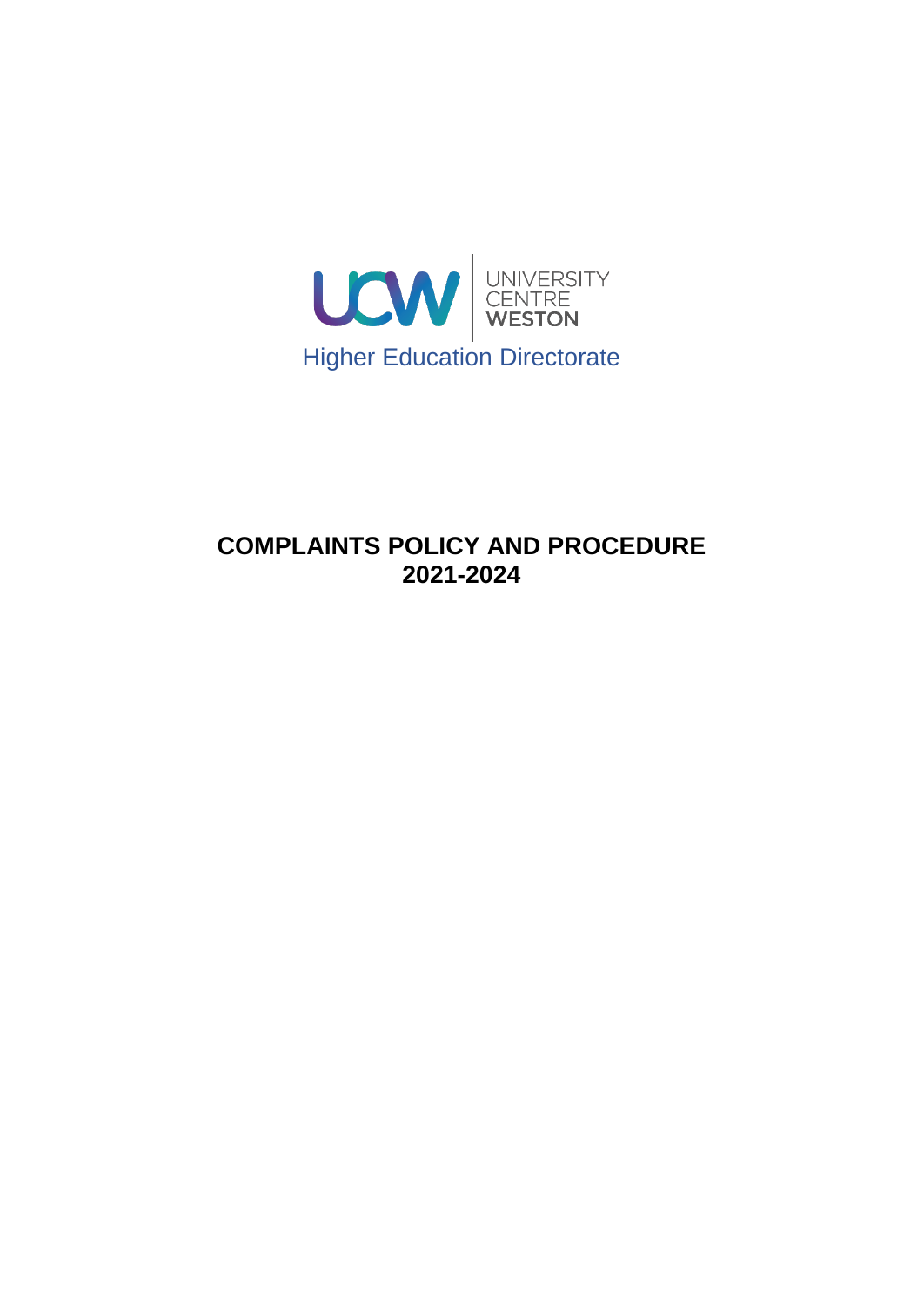## **CONTENTS**

#### **Change Control**

| <b>Version:</b>               |                                                  |
|-------------------------------|--------------------------------------------------|
| Date approved by AQSC/HEDMT   |                                                  |
| Date approved by Students:    | 26th May 2021 - Student Representative Committee |
| Date approved by CLB:         |                                                  |
| Date approved by Corporation: |                                                  |
| Name of policy holder:        | Sadie Skellon, Director of Higher Education      |
| Date issued:                  |                                                  |
| <b>Review date:</b>           |                                                  |

| <b>Version</b> | $Type -$<br>New/Replacement/Review | Date | <b>History</b> |
|----------------|------------------------------------|------|----------------|
|                |                                    |      |                |
|                |                                    |      |                |

This Policy applies to University Centre Weston (UCW) and meets the requirements of the Office for Students (OfS), the Quality Assurance Agency (QAA), and the Revised UK Quality Code. Where required guidance from the Competition and Markets Authority (CMA) and the Office of the Independent Adjudicator (OIA) will be observed.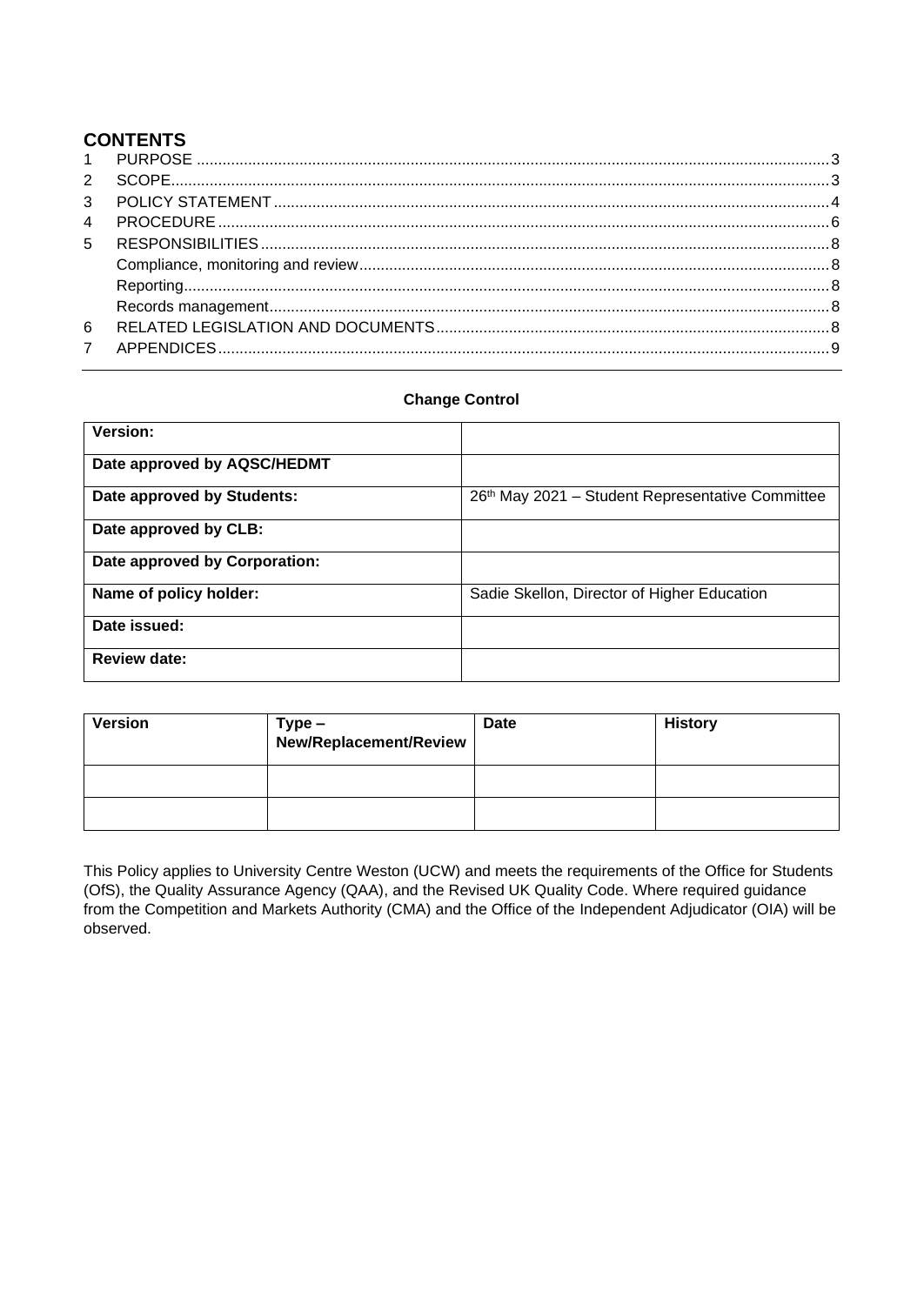## <span id="page-2-0"></span>**1 PURPOSE**

1.1 The Quality Assurance Agency (QAA) UK Quality Code sets out the expectations that all higher education (HE) providers are required to meet. The expectation with regards to academic appeals and student complaints is that:

> *"Higher education providers have procedures for handling academic appeals and student complaints about the quality of learning opportunities; these procedures are fair, accessible and timely, and enable enhancement". -* QAA Quality Code for Higher Education, Chapter B9

- 1.2 The University Centre Weston (UCW) Complaints Policy and Procedure has addressed this expectation along with best practice guidance from the Office of the Independent Adjudicator for Higher Education (OIA) and with consideration of recent advice from the Competition and Markets Authority (CMA).
- 1.3 UCW seeks to continually improve the quality of its HE provision and services and strives to meet customer expectations. UCW's mission statement is "To deliver an outstanding higher education experience, enabling success and inspiring ambition" and is committed to providing HE students with a high-quality educational experience, supported by excellent academic, administrative, and pastoral support services.
- 1.4 University Centre Weston welcomes feedback regarding perceived problems so that they can be addressed, and improvements made to improve services and enhance the student experience. UCW actively encourages HE students to evaluate their course and overall experience, providing feedback through a variety of methods. UCW seeks to minimise formal student complaints through these means as feedback is addressed and suggestions for improvement implemented.
- 1.5 Whilst much of the feedback received is positive, it is recognised that there may be occasions when problems arise. Any person encountering UCW who is dissatisfied with their experience, can express concern, or raise a complaint, (but only current and former students have recourse to the OIA).
- 1.6 Applicants may complain if they are dissatisfied with the way their application has been handled, the service they have received regarding an application or any other aspect of the admission procedure, without risk of disadvantage.
- 1.7 UCW regards the monitoring of complaints as an important aspect of its Quality Assurance procedures.
- 1.8 There is an expectation from our partner universities that complaints are dealt with by UCW in the first instance. However, if the complaint is not resolved at Stage 2 a student may be able to pursue a complaint through the appropriate university using their complaints policy.

## <span id="page-2-1"></span>**2 SCOPE**

- 2.1 A complaint is defined as an expression of dissatisfaction requiring a response. This could include a complaint raised by a student against a member of staff, programme, service, or facility where UCW fails to match either what is promised, or what it would be reasonable to expect.
- 2.2 For the purpose of this procedure a student is defined as a person who has applied to study on a HE programme, is currently enrolled on a programme of study, or a former student who has left the institution within the last three calendar months.
- 2.3 This procedure does not cover:
	- Complaints about student behaviour including harassment, sexual misconduct, or bullying (this would be covered by the UCW Student Code of Conduct).
	- Employers wishing to complain about the apprenticeship delivery. This would be covered by the Weston College Group FE Complaints Policy due to the ESFA/Levy Funding.
	- Academic appeals including decisions of examining / exam boards, for which specific procedures exist. Refer to the Student Course / Programme Handbook, or to the Academic Regulations that apply to your programme of study, for further details regarding the grounds for an appeal.
	- Assessment and matters of academic judgement.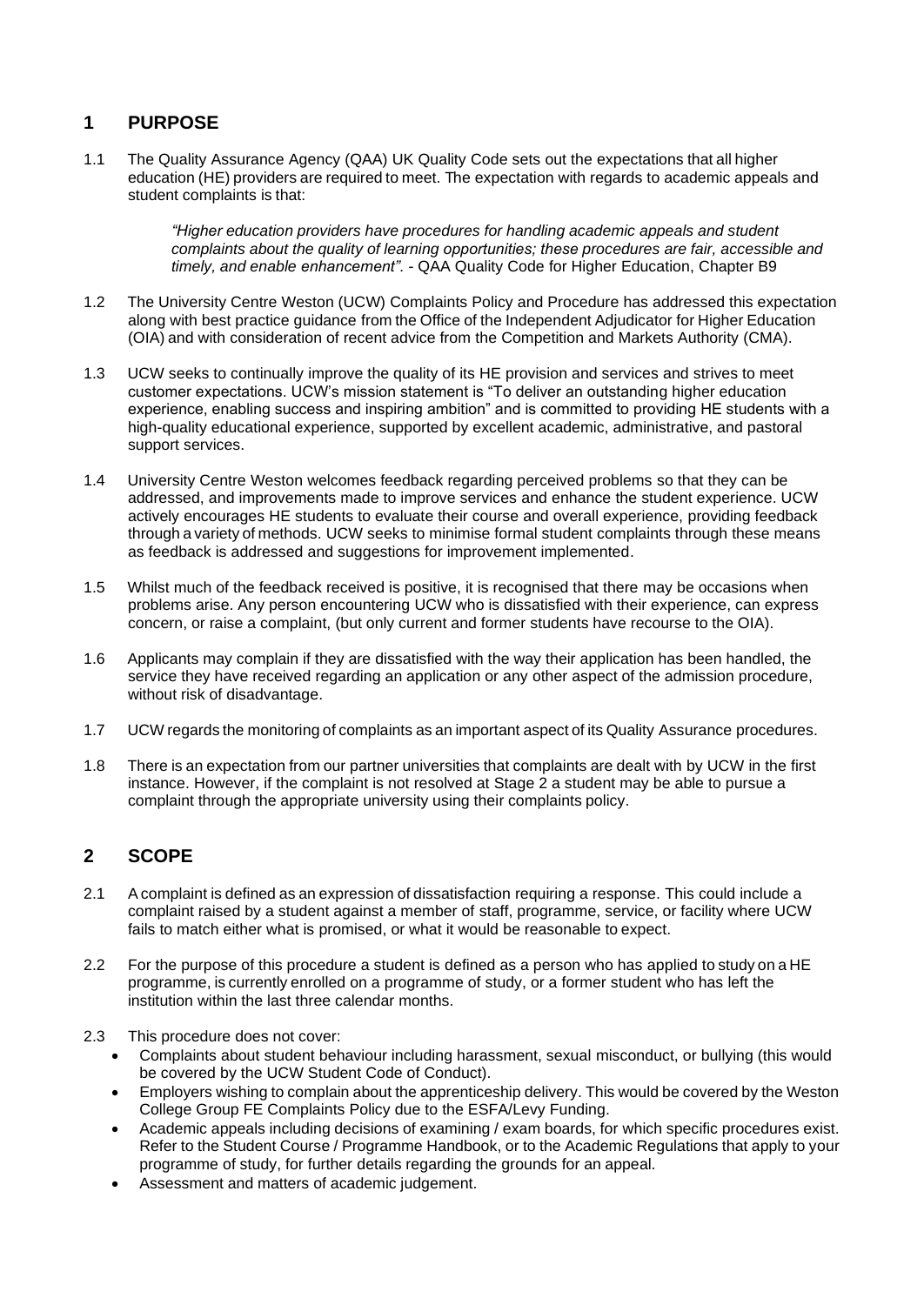#### 2.4 What is academic judgement?

Section 12 of the Higher Education Act 2004 says that a complaint is not a 'qualifying complaint to the extent that it relates to matters of academic judgment'. The OIA state that:

*Academic judgment is not any judgment made by an academic; it is a judgment that is made about a matter where the opinion of an academic expert is essential. So, for example, a judgment about marks awarded, degree classification, research methodology, whether feedback is correct or adequate, and the content or outcomes of a course will normally involve academic judgment.*

*We consider that the following areas do not involve academic judgment: decisions about the*  fairness of procedures and whether they have been correctly interpreted and applied, how a *higher education provider has communicated with the student, whether an academic has expressed an opinion outside the areas of their academic competence, what the facts of a complaint are and the way evidence has been considered, and whether there is evidence of bias or maladministration.*

*Decisions about whether a student's work contains plagiarism and the extent of that plagiarism will normally involve academic judgment, but that judgment must be evidence based.*

*Decisions about whether a student has reached the necessary professional standards and is fit to practise involve professional judgment. When reviewing a complaint involving matters of professional judgment we will look at whether the higher education provider has followed correct and fair procedures and reached a reasonable decision, but we will give great weight to the*  decision of the panel or individuals who have made an assessment based on professional *judgment.*

OIA (2021) OIA Guidance on the Rules. Available at [www.oiahe.org.uk.](http://www.oiahe.org.uk./) Accessed April 2021.

UCW will therefore only consider complaints against the elements that are permissible for investigation as part of the institutions Complaints Policy.

#### <span id="page-3-0"></span>**3 POLICY STATEMENT**

#### 3.1 **GENERAL PRINCIPLES:**

- 3.1.1 Students or other relevant parties are encouraged to raise a concern or complaint as soon as possible after the event has taken place, in order that the matter can be investigated thoroughly and addressed in a timely manner. However, it should be noted that complaints would not normally be considered if submitted more than three months after the issue or event occurred, unless there was good reason why the issue could not have been raised sooner.
- 3.1.2 Anyone wishing to make a complaint is encouraged to do so themselves. A complaint received from a third party (including a parent) will be considered only with the express written permission of the complainant (see Appendix 4).
- 3.1.3 To ensure that a thorough investigation of a complaint is made, UCW expects to be able to collect appropriate information from all the parties involved.
- 3.1.4 Where a complaint is made anonymously it cannot be actioned or investigated thoroughly. Therefore, no action will normally be taken in the event of ananonymous complaint being raised, although it would be sent to the relevant manager for noting.
- 3.1.5 UCW adopts a clear and transparent approach to complaints and will treat all complaints in a confidential and sensitive way. All information received because of a complaint investigation will remain confidential to those involved in the process. However, it should be noted that all parties involved in the complaint have the right to know the full details of the complaint, including its source. When evidence is obtained regarding a complaint, it will be shared with all involved parties. This will be made clear to the complainant as part of the investigation process. A complainant may indicate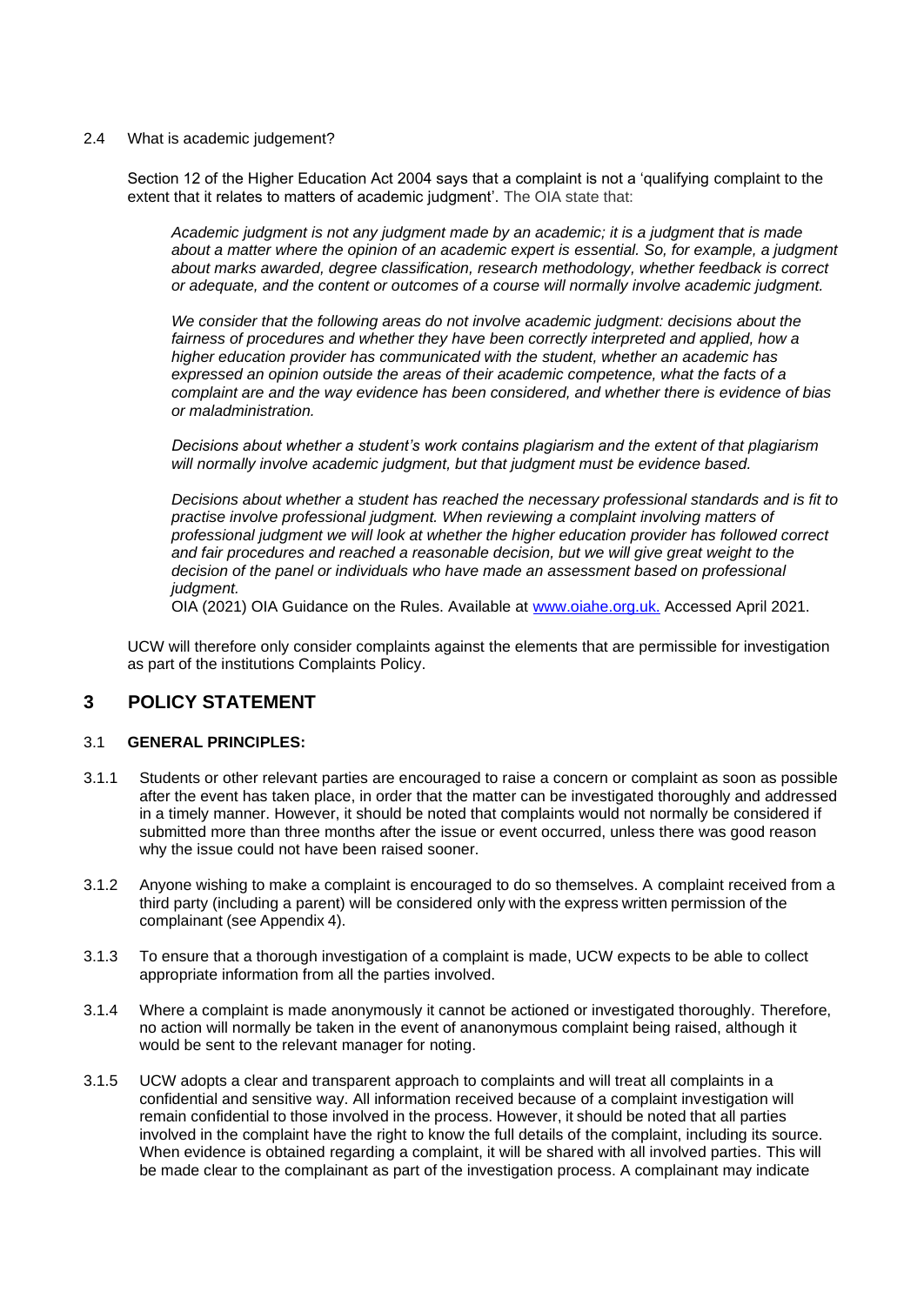that they wish their complaint (or elements within it) to remain confidential; this is usually not possible as it will often be necessary to ask staff involved in the complaint to comment or respond to the statements made. The only occasion when confidentiality will be considered is where a student provides a corroborating statement in support of a complaint about a member of staff and wishes their name to be removed from their statement when it is shown to that staff member. Their name would not be kept confidential from the investigating officer.

- 3.1.6 A complainant may be invited to discuss the complaint or attend a meeting to establish further details regarding the cause of dissatisfaction or explore the solution being sought. At any meetings held as part of the investigation or procedures the complainant will have the right to be accompanied by one person (for example a friend or relative), who also has the right to speak on behalf of the complainant. However, this person is in addition to the complainant, not a substitute. The complainant must also be present, unless there is a good reason why this is not possible. Other parties involved in the complaint, including a member of staff who has been the subject of a complaint, will similarly have the right to be accompanied in any meetings, normally by a trade union representative or nominated colleague.
- 3.1.7 A group of students may use this procedure to make a collective complaint, but the group must nominate one person to be the main contact for purposes of communication and the spokesperson for the group, representing the group in all matters relating to the complaint.
- 3.1.8 Appropriate staff will be appointed to investigate complaints raised; this would usually be a Manager within the HE Directorate at UCW as deemed appropriate by the Director of Higher Education. Anyone with a direct involvement in the matter being investigated will neither investigate nor adjudicate.
- 3.1.9 Students will not be disadvantaged because of raising a matter of concern or of making a complaint. However, if a complaint is shown to be malicious or vexatious, the complaint shall be discounted, and disciplinary / legal action may be taken against the individual who submitted the initial complaint. This could also apply to unreasonably persistent complaints.
- 3.1.10 If a complainant brings court or tribunal proceedings against UCW which maybe relevant to the complaint, it will normally suspend consideration of the complaint until the outcome of legal proceedings is known.
- 3.1.11 UCW is mindful of its obligations under the Equality Act 2010 and will consider the Equality Act 2010 throughout the Complaints process. Reasonable Adjustments will be made as appropriate (particularly with regards to meeting the time limits) and support will be offered to the complainant by the HE Specialist Support Manager at UCW, or the student will be offered support from a different member of staff within the wider Weston College Group should this not be deemed appropriate (e.g. if the complaint relates to the UCW Specialist Support Manager).

#### 3.2 **GUIDANCE FOR COMPLAINTS**

- 3.2.1 All formal complaints should be made in writing and addressed to the HE Quality Officer. Informal complaints do not need to be written (see Appendix 3). Ideally anyone wishing to make a formal complaint would complete the complaint proforma (see Appendix 1).
- 3.2.2 When submitting a complaint, be brief and to the point, and avoid vague allegations. Where possible, substantiate the complaint by referring to specific events, and provide documentary evidence. Be clear and realistic about what desired outcomes or actions you are expecting.
- 3.2.3 Potential complainants may want to obtain advice regarding the procedure prior to submitting a complaint. Informal advice can be sought from the HE Student Experience Manager or Higher Education Academic Registry Team (HEART). Advice may be obtained in person, by telephone or email. Students with disabilities or learning differences may wish to seek advice from the HE Specialist Support Manager or the HE Specialist Support Team.
- 3.2.4 If the complaint is regarding the conduct of an employee of UCW or the Weston College Group, then the complaint may need to be considered under either the Safeguarding Policy and Procedure or the HR Disciplinary Policy and Procedure. Students will be encouraged to seek support from HEART with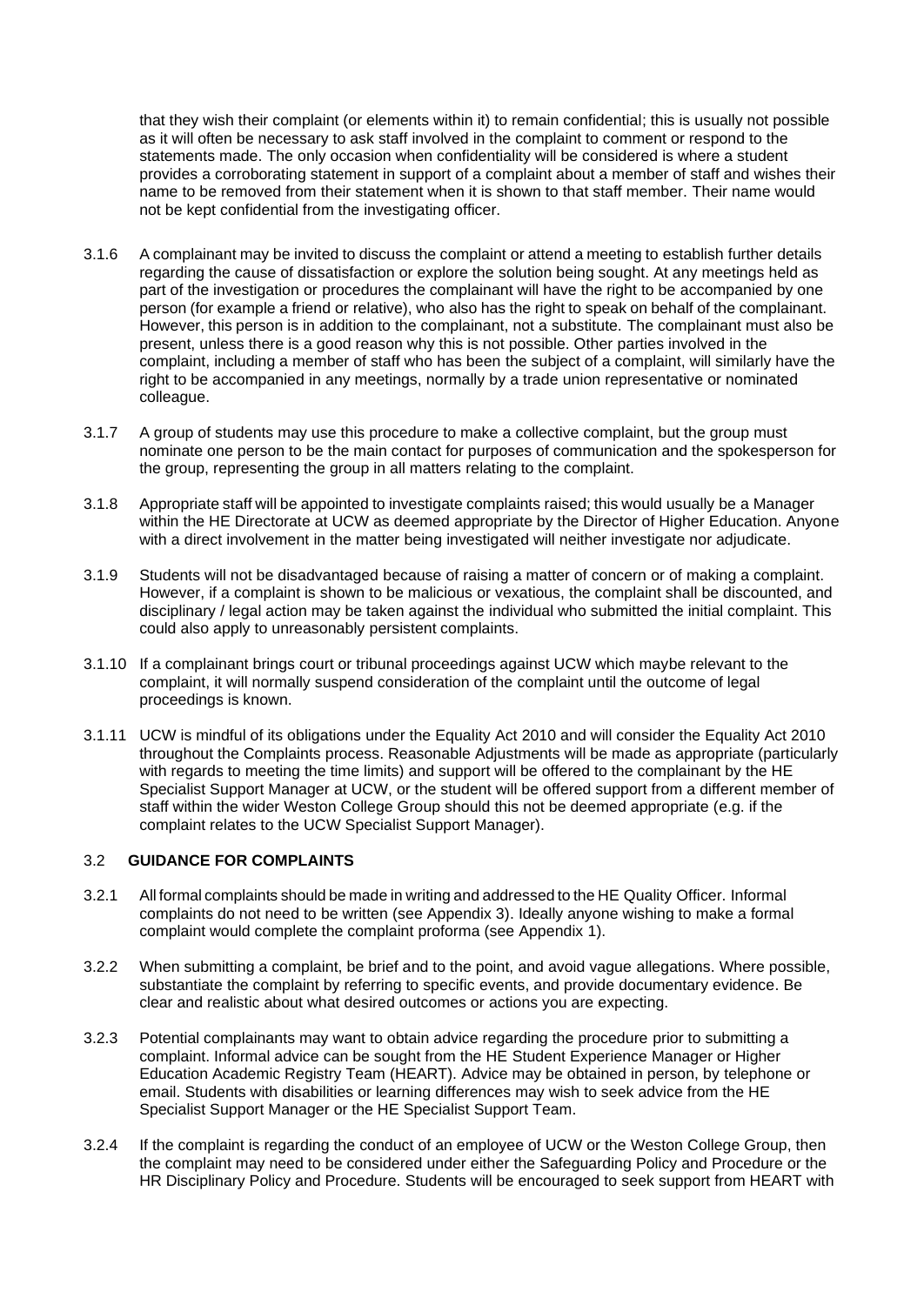this process. If a different policy is going to be invoked, it may result in a delay in timescales, however the complainant will be informed of this and be introduced to the other colleagues within UCW or the wider Weston College Group that would then be dealing with the complaint. In this instance, the complainant may not have access to the full evidence, however every effort will be made to adhere to the clear and transparent ethos of this Complaints Policy.

#### <span id="page-5-0"></span>**4 PROCEDURE**

4.1 UCW has developed a staged approach to making a complaint which can be escalated if the complainant does not feel the matter is resolved after the previous stage. These stages must generally be followed in order, and a complaint cannot be taken to a higher level until the previous level is exhausted. If a complaint is sent directly to the Principal's Office, it will be re-directed to the HE Quality Officer and an appropriate member of staff will then be appointed to investigate and action.

#### 4.2 **Stage 1 – Informal Complaint**

- 4.2.1 UCW expects that most complaints can be resolved at an early stage through informal discussion without needing to instigate formal procedures. Therefore, if an issue arises, the first step is to bring the matter to the attention of the relevant staff, either by email or verbally, and discuss it with them.
- 4.2.2 If the matter relates to an academic issue, a student may wish to approach a tutor or Curriculum/Programme Coordinator. Where the complaint is about a support area or service, a complainant should contact an appropriate member of staff or the Head of Department. For advice regarding who to approach please contact HEART.
- 4.2.3 If a complainant does not feel able to raise complaint directly with the appropriate member of staff, then support can be given by the HE Student Experience Manager or members of HEART. Informal complaints can also be raised in the Student and Staff Liaison Committees (SSLCs) by the students directly, or by their Student Representatives.
- 4.2.4 Recipients of informal student complaints are responsible for addressing them promptly and fairly. In all these cases the person receiving the issue or complaint should seek to discover the nature of the problem. This person should, however, be wary of giving information which might be incorrect or exacerbate the complaint and if in any doubt, should seek assistance from an appropriate colleague. Staff should report all informal complaints and resolutions to the HE Quality Officer.
- 4.2.5 It should be noted that this stage is an informal process and a written record will not normally be made. Staff will be encouraged to share the experience where the effectiveness of their Faculty/Department or Service could benefit.

#### 4.3 **Stage 2 – Formal Complaint**

- 4.3.1 If after receiving a response to a Stage 1 complaint, a complainant is not satisfied and wishes to take the complaint further they should submit a complaint in writing to the HE Quality Officer.
- 4.3.2 A Formal Stage 2 complaint should be submitted as soon as possible after receiving a response to the informal complaint. The greater the time delay, the more difficult it will be for the complaint to be thoroughly investigated. A formal complaint will not normally be accepted if submitted more than three months after raising the informal complaint, unless there was good reason why a formal complaint could not have been submitted sooner.
- 4.3.3 A complainant should submit their complaint by means of a Complaint Form (Appendix 1) and submit it to the HE Quality Officer, outlining the nature of the complaint, what has been done to try and resolve the situation and what their desired outcome is. Complaints submitted by letter or email (i.e. not on the Complaints Form) will be accepted provided they include all the elements covered within the form.
- 4.3.4 The HE Quality Officer will acknowledge receipt of the complaint within seven working days, giving an indication of the likely timescale for a full response to be given. At the same time the Principal's Office will be notified that the complaint has been received in order that it can be logged and reported.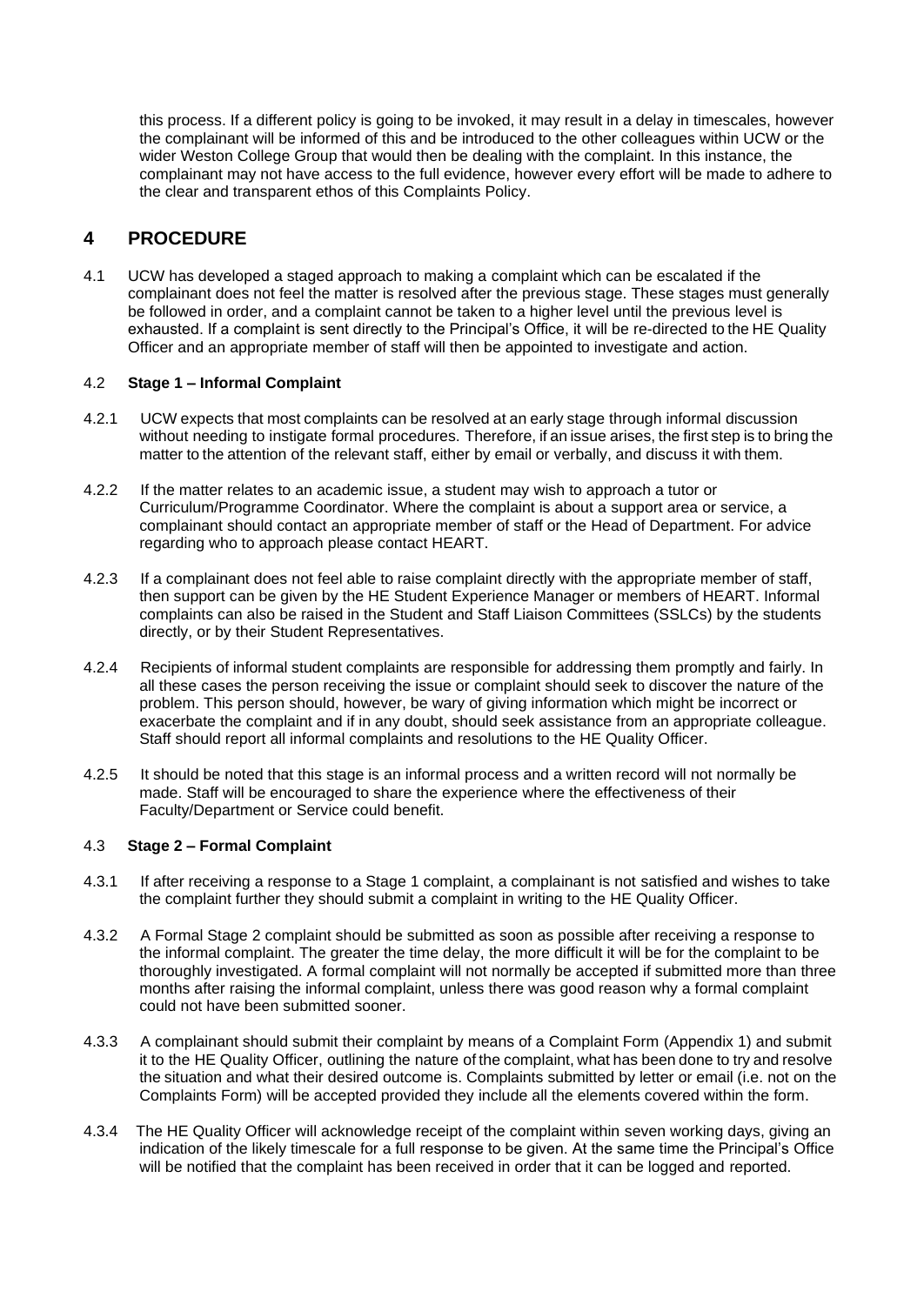- 4.3.5 An Investigating Officer (IO) will be appointed by the Director of Higher Education. The IO will offer to meet with the complainant to discuss the complaint and/or seek more details. This provides the complainant with the opportunity to present their case and express their concerns. Where a meeting is held, students may be accompanied by one other person (a friend or relative for example), who may participate in the proceedings. The IO will then investigate the complaint, speaking to concerned parties.
- 4.3.6 The IO will summarise the key points of the complaint and what is being investigated; this will need to be sent to the complainant and ideally confirmed by them before proceeding.
- 4.3.7 The complainant will receive a full written response to their complaint within six weeks of the complaint being received, providing there are no undue delays, for example in obtaining further evidence from the complainant or others involved in the complaint. On very rare occasions where this is not possible, for example because a complaint is particularly complex, the IO will contact the complainant at least every four weeks to update on progress. The response will detail the findings of any investigation carried out, indicate the outcome, and whether the complaint is upheld, reasons for the outcome, and explain the proceedings under which the complainant can, if desired, take the complaint further through Stage 3 of the Complaints Procedure.
- 4.3.8 UCW and its partner universities will endeavour to complete the processing of a formal complaint (Stages 2 and 3 where appropriate) within 90 calendar days. This timeframe requires students to meet any deadlines for the submission of requested material. There will occasionally be circumstances when the timeframe would need to be extended. Where this is the case the complainant would be informed and kept updated on the progress.

#### 4.4 **Stage 3 – Review / Referral to University**

- 4.4.1 If following the outcome of the formal Stage 2 complaint the complainant is still not satisfied, they can progress to Stage 3 and make an appeal for the complaint to be reviewed by an independent member of staff who has not be involved in the complaint previously.
- 4.4.2 If there is new evidence for consideration or if there has been a procedural irregularity in the investigation of the complaint; this should be explained at the outset of the Stage 3 review.
- 4.4.3 In this situation, where a student wishes to escalate the complaint to Stage 3,they should use the Higher Education Review Form (Appendix 3). Complaints submitted by letter or email (i.e. not on the complaints form) will be accepted provided they include all the elements covered within the form.
- 4.4.4 A Stage 3 complaint should be submitted as soon as possible after receiving the response to the Stage 2 complaint; if it extends beyond three months from the date of the written response it will generally not be accepted, unless there is good reason why it could not have been submitted sooner.
- 4.4.5 If the complaint refers to an aspect over which the partner University has jurisdiction and power to deliver a solution, UCW and the University will confirm which institution is considering the complaint as part of Stage 3 of the Complaints Procedure.
- 4.4.6 If the complaint is passed to the University, this would be communicated to the complainant and UCW will provide the University with all necessary evidence and details pertaining to the complaint. The University will then write to the complainant to confirm what happens next and to provide details of the University's complaints policy. If the nature of the complaint is solely a UCW matter it would be dealt with by UCW.
- 4.4.7 The Director of Higher Education will acknowledge receipt of the complaint within seven working days and confirm which institution will be dealing with the Stage 3 complaint. The paperwork will be forwarded for review to a senior member of staff, either the Director of Higher Education or their appointed nominee. The Director of Higher Education will provide the complainant with a full written response of the outcome within 4-6 weeks, providing there are no undue delays. On very rare occasions where it is not possible to respond within the time limit the complainant will be contacted every four weeks with an update on progress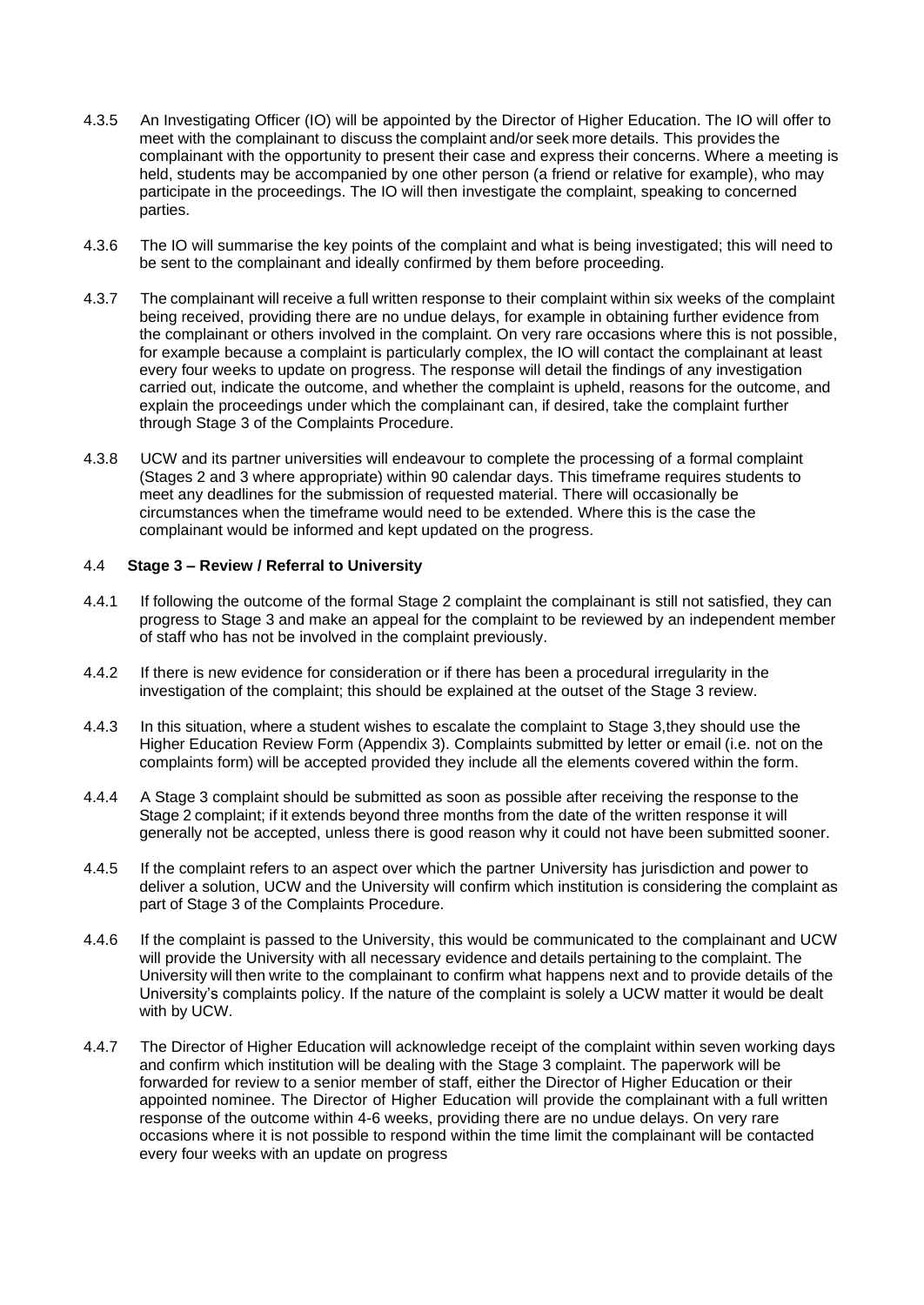4.4.8 The institution dealing with the complaint at Stage 3 would issue the Completion of Procedures letter with the outcome and response of Stage 3.

#### 4.5 **Stage 4 – The Office of the Independent Adjudicator for Higher Education (OIA)**

- 4.5.1 If a complainant is still dissatisfied with the outcome of this decision the matter can be referred to the Office of the Independent Adjudicator for Higher Education (OIA), provided that the complaint is eligible under its rules and a Completion of Procedures of letter has been issued.
- 4.5.2 The OIA has been set up to provide an independent scheme for the review of student complaints. A complaint by a current or former student may be taken to the OIA once UCW's and the partner university's internal complaints procedures have been exhausted and a 'Completion of Procedures' letter has been issued. Students will need to refer their complaint to the OIA along with appropriate documentation within three months of the final decision.
- 4.5.3 After a complaint has been referred to the OIA, the OIA will request additional information. UCW / the University will respond to such enquiries in accordance with OIA timeframes.
- 4.5.4 The OIA will investigate the complaint and if the complaint is found to be justified, may ultimately make recommendations to UCW / the University, which are actioned via relevant departments and reported on in an annual report.
- 4.5.5 Complainants who are not current or former students are not able to pursue a complaint through the OIA.
- 4.5.6 Further information regarding the OIA can be found on the OIA website [www.OIAhe.org.uk](http://www.oiahe.org.uk/)

## <span id="page-7-0"></span>**5 RESPONSIBILITIES**

#### **Compliance, monitoring and review**

<span id="page-7-1"></span>5.1 This Policy and the effectiveness of these procedures will be reviewed on a regular basis and updated if necessary. It will be formally reviewed every three years with the next formal review in 2024.

#### **Reporting**

- <span id="page-7-2"></span>5.2 To continually review and enhance the student experience, complaints received are reviewed and monitored. To achieve this, details of all complaints are sent to the Principal's Office who collate the information and prepare reports presented regularly at Governing Body meetings.
- 5.3 In addition, these details are also summarised and presented at the HE Academic Quality and Standards Committee (AQSC) meeting on an annual basis to ensure any common themes can be addressed or changes to policy can be implemented.

#### **Records management**

<span id="page-7-3"></span>5.4 Staff must maintain all records relevant to administering this policy and procedure using the Weston College (ISO) recordkeeping system.

## <span id="page-7-4"></span>**6 RELATED LEGISLATION AND DOCUMENTS**

Bath Spa University Academic Regulations Bath Spa University Complaints Policy UWE Bristol Academic Regulations UWE Bristol Complaints Policy Hartpury University Academic Regulations Hartpury University Complaints Policy UCW Academic Regulations UCW Student Code of Conduct UCW Student Engagement Strategy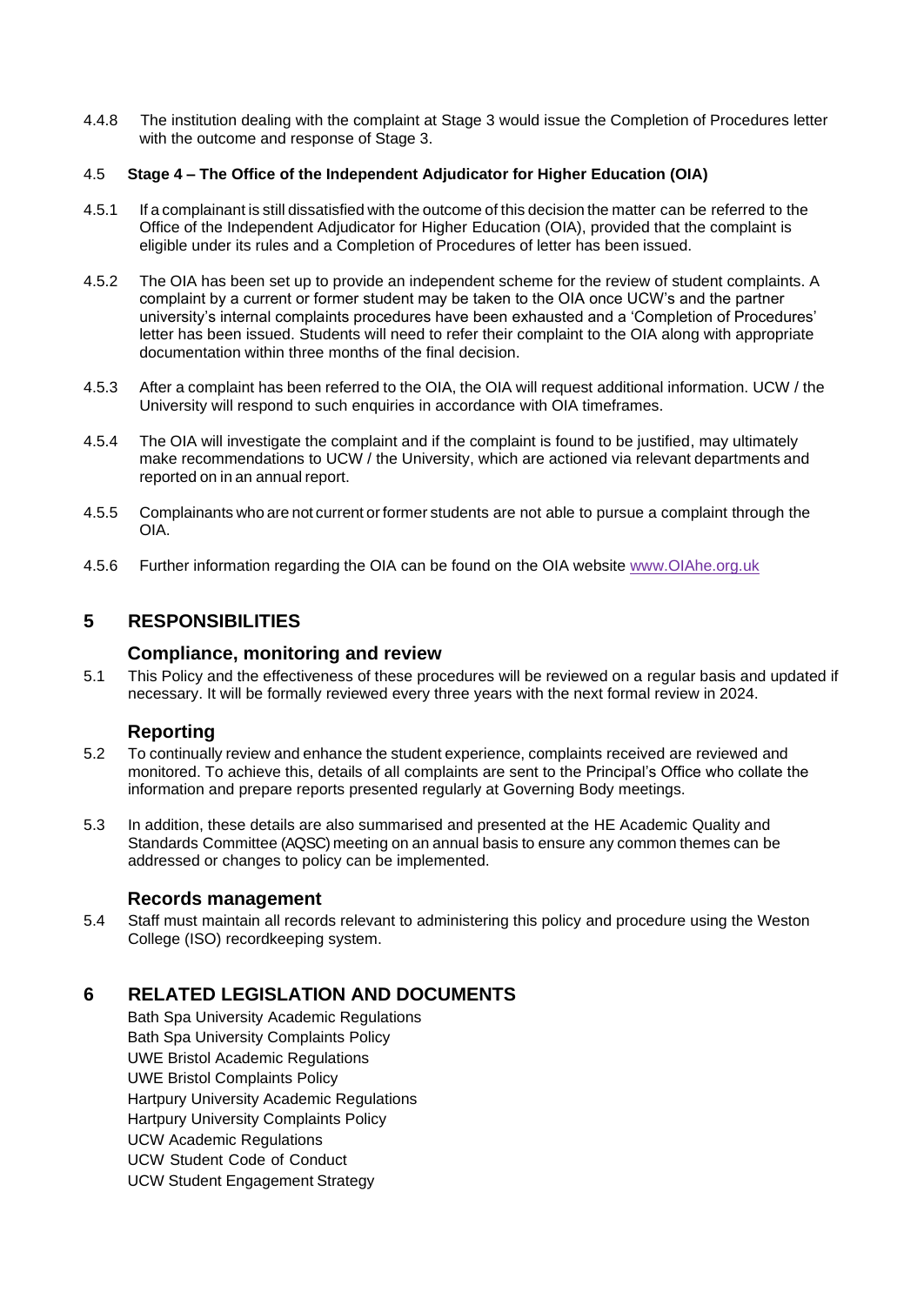## <span id="page-8-0"></span>**7 APPENDICES**

Appendix 1 – HE Complaints Review Form (Stage 2)

- Appendix 2 HE Complaints Review Form (Stage 3)
- Appendix 3 Complaints Flow Chart (for students)
- Appendix 4 HE Consent for Third Party Representation form

Appendix 5 – Guidance for Complaints Handling (for staff)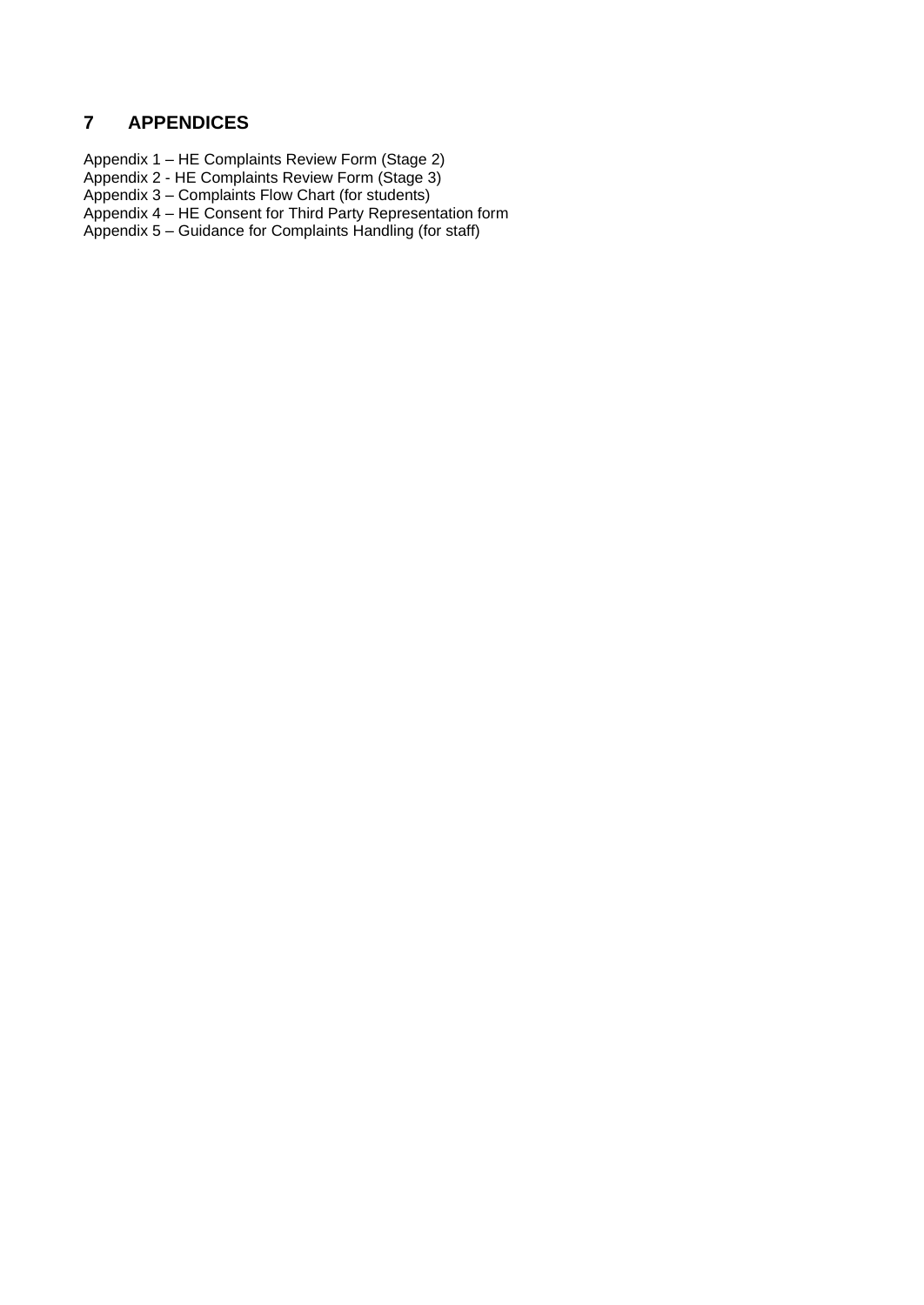

# **Higher Education Complaints Review Form (Stage 2)**

| Full Name:             |  |
|------------------------|--|
| <b>Student Number:</b> |  |
| Course:                |  |
| Address:               |  |
| Contact Number:        |  |
| Email Address:         |  |
| Outline of Complaint:  |  |

| Please explain what steps you have already taken to resolve your complaint. (Please include dates  |
|----------------------------------------------------------------------------------------------------|
| and any members of staff you have spoken to):                                                      |
|                                                                                                    |
|                                                                                                    |
|                                                                                                    |
|                                                                                                    |
| Please indicate, without prejudice, what outcome or further action you are expecting:              |
|                                                                                                    |
|                                                                                                    |
|                                                                                                    |
|                                                                                                    |
|                                                                                                    |
| If you have written a formal letter of complaint to anyone else in the institution please indicate |
| names, and/or let us know whether you intend to copy this to anyone else:                          |
|                                                                                                    |
|                                                                                                    |
|                                                                                                    |
|                                                                                                    |
|                                                                                                    |
| Please indicate if you would like any support with this Complaints Process:                        |

Please complete and return to [complaints@weston.ac.uk](mailto:complaints@weston.ac.uk)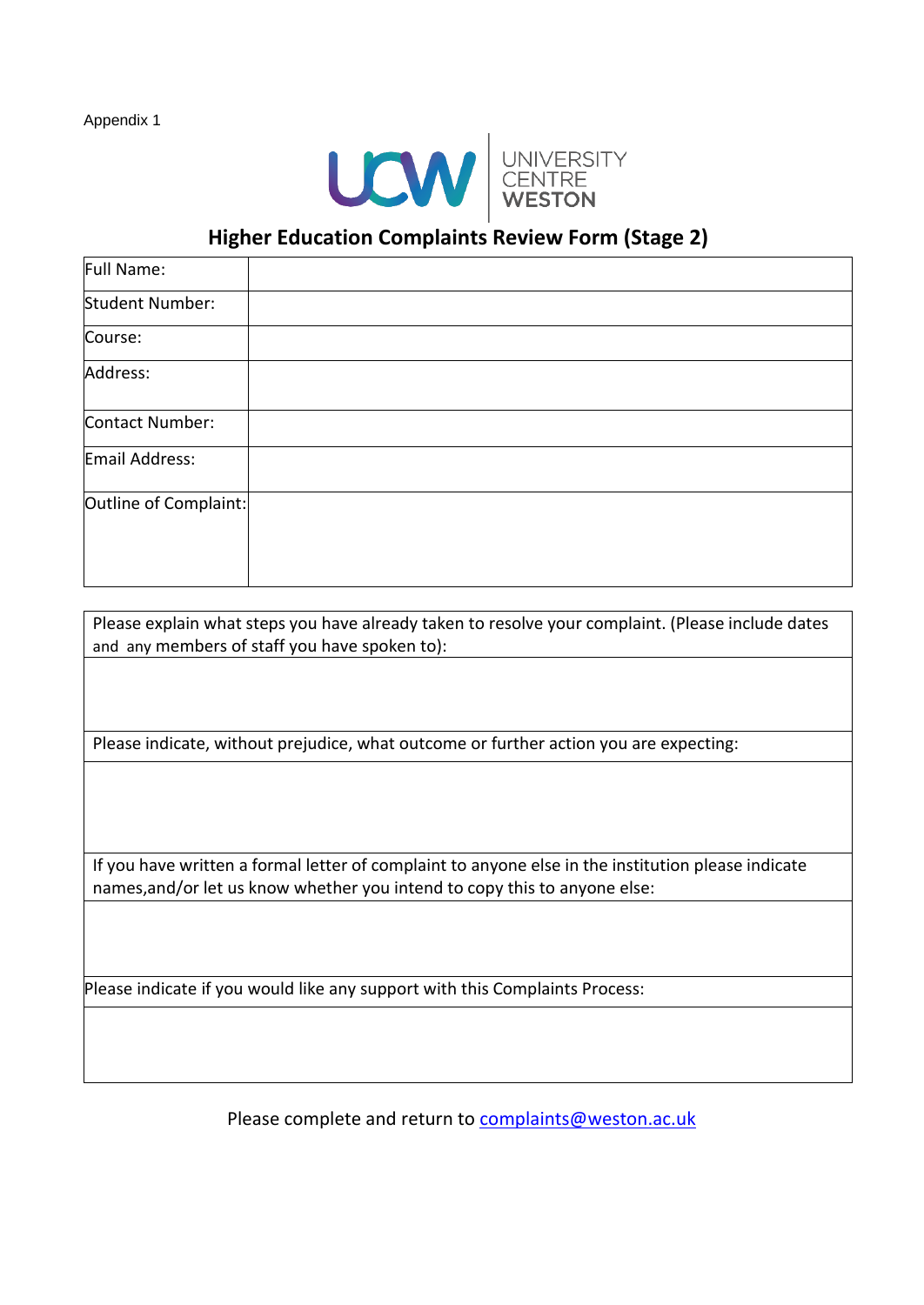

## **Higher Education Complaints Review Form (Stage 3)**

| Full Name:            |  |
|-----------------------|--|
| Student Number:       |  |
| Course:               |  |
| Address:              |  |
| Contact Number:       |  |
| Email Address:        |  |
| Outline of Complaint: |  |

Please explain what steps you have already taken to resolve your complaint. (Please include dates and any members of staff you have spoken to / outcome of previous communications etc):

Please explain the reasons why you are not satisfied and would like your complaint to be reviewed:

Please indicate, without prejudice, what outcome or further action you are expecting:

Please indicate if you would like any support with this Complaints Process:

Please complete and return to [complaints@weston.ac.uk](mailto:complaints@weston.ac.uk)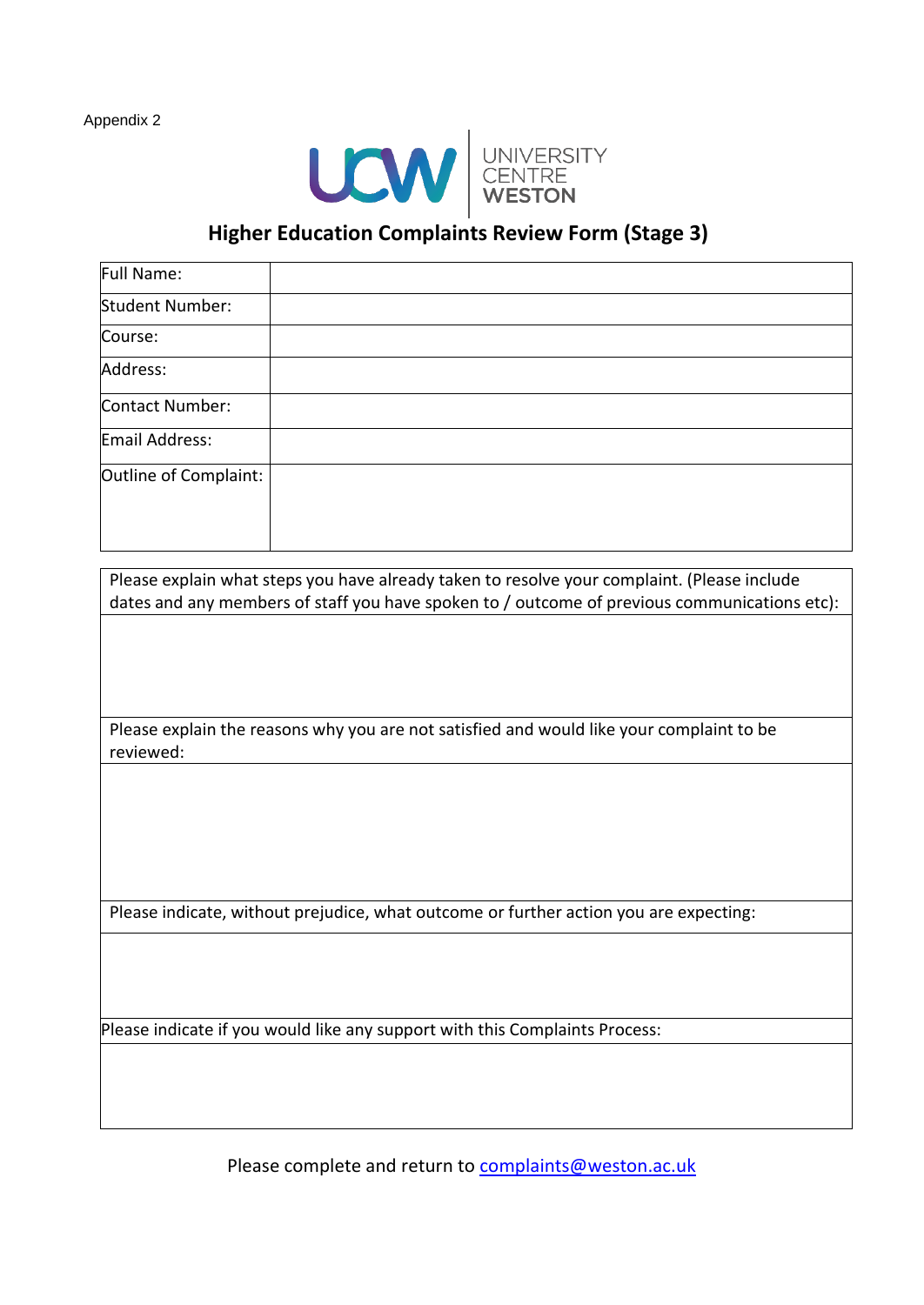## **Complaints Flow Chart**

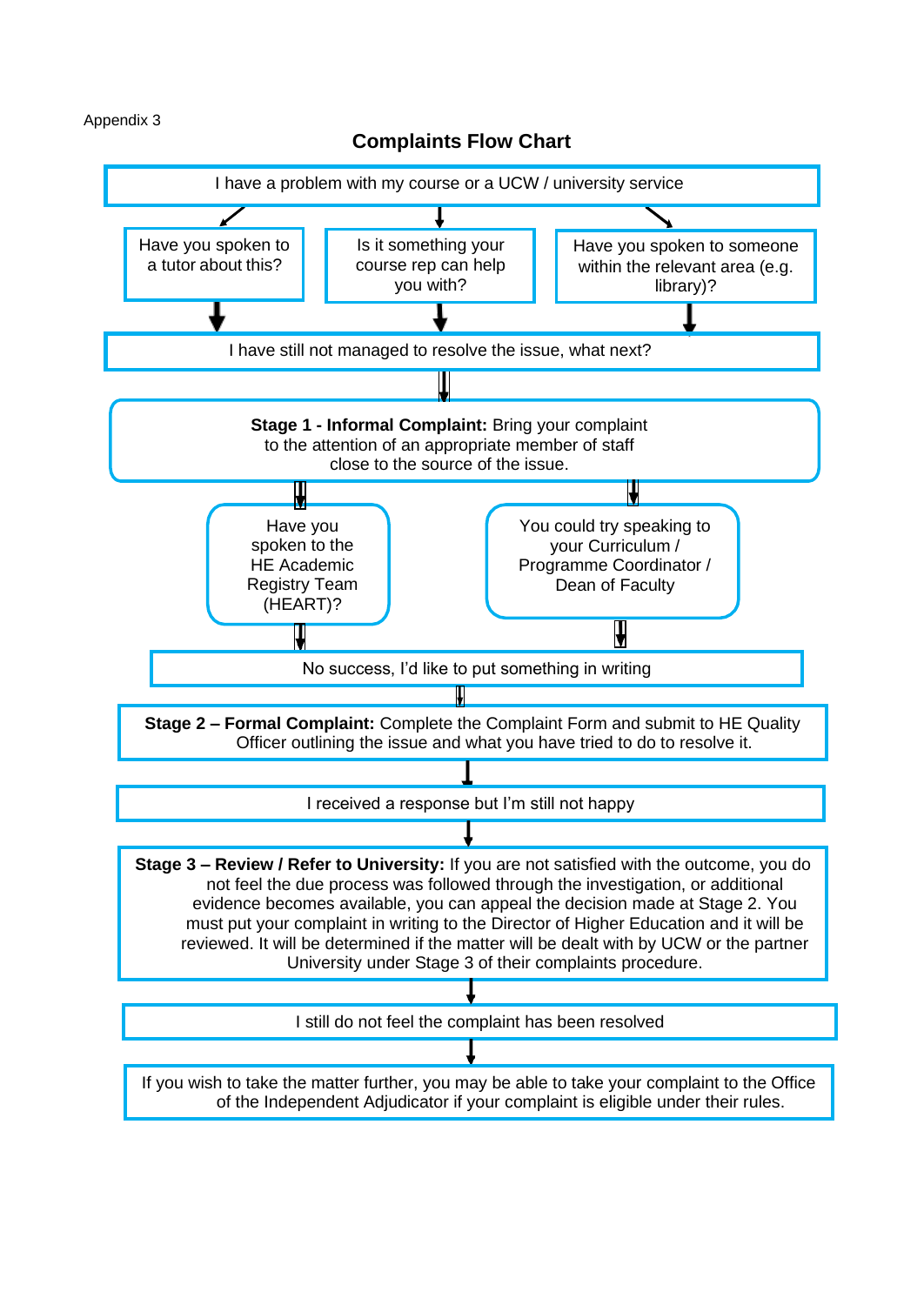

# **Higher Education Consent for Third Party Representation**

| Full name of student: |  |
|-----------------------|--|
| Student Number:       |  |
| Course:               |  |
| Address:              |  |
| Contact Number:       |  |
| Email Address:        |  |

| to act on my behalf in relation to (detail nature of the complaint):                                      |
|-----------------------------------------------------------------------------------------------------------|
|                                                                                                           |
|                                                                                                           |
|                                                                                                           |
|                                                                                                           |
| I authorise University Centre Weston to disclose any personal data in relation to the above<br>situation. |
| Signed:                                                                                                   |

Please complete and return to [complaints@weston.ac.uk](mailto:complaints@weston.ac.uk)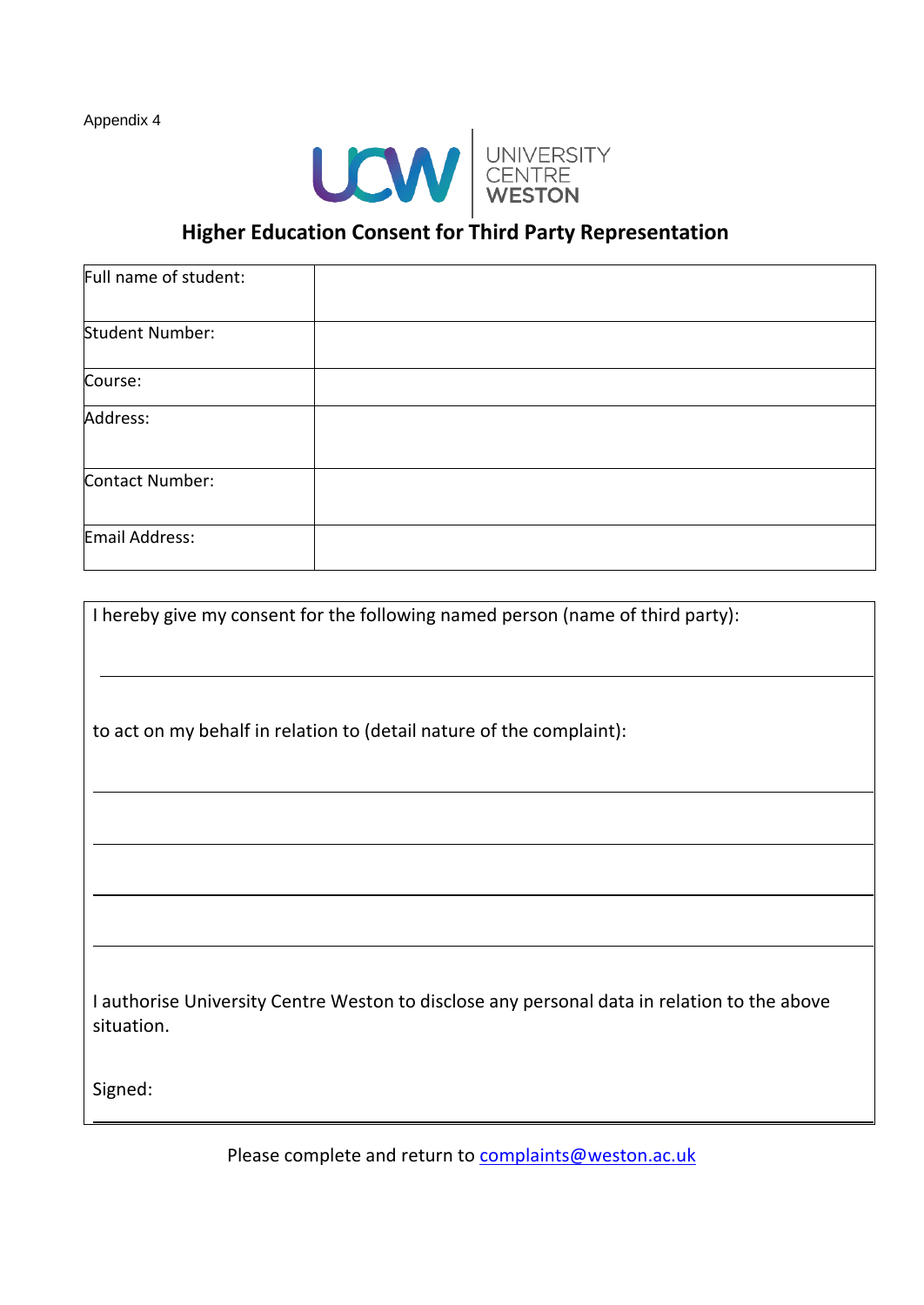

## Guidance for Complaints Handling

The role of an Investigating Officer is to conduct a fair, clear, and impartial investigation. Remember that complaint investigation is not only important in ensuring student feedback is listened to, but also in identifying opportunities for improvement.

Please see the attached flow diagram for general guidance on handling complaints at each stage of the UCW Complaints Process. If you have any queries or would like further guidance, please contact the HE Quality Officer.

### Be mindful

The process of submitting a complaint can sometimes be stressful for a student. If you are concerned about their wellbeing, remind them that they can access support from HEART or the HE Specialist Support Manager.

### Useful Preparation

- Make sure you fully familiarise yourself with the UCW Complaints Policy and Procedure.
- Visit the website of the Office of the Independent Adjudicator for Higher Education (OIA). The OIA is the independent body that runs the student complaint system for England and Wales. If a student complaint cannot be resolved through the UCW Complaints Procedure, students can escalate their complaint to the OIA, so it is useful to familiarise yourself with their practices.
	- Read the OIA Good Practice Framework, which can be accessed [here.](https://www.oiahe.org.uk/resources-and-publications/good-practice-framework/)
	- Engage in training offered by the OIA. Details on current opportunities can be accessed [here.](https://www.oiahe.org.uk/about-us/sharing-learning/outreach-and-events/)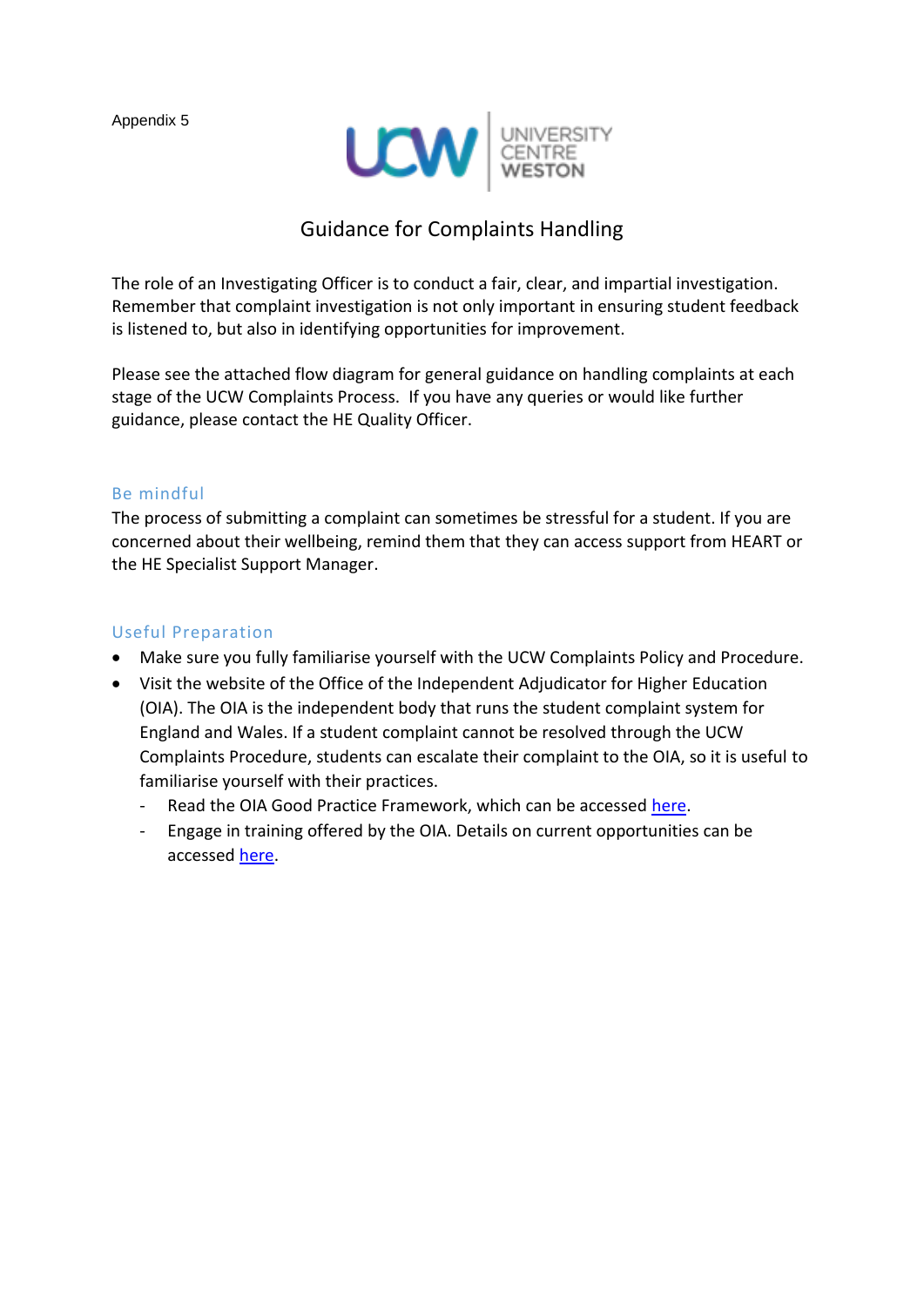## Complaints Handling Process

### **Stage 1 Informal Complaint:**

- If a student approaches you with an informal complaint, you should address them promptly and fairly.
- Clarify the nature of the problem and what solution the student is looking for.
- Be careful not to give any information which may be inaccurate or may aggravate the situation. If in doubt, seek advice from an appropriate colleague.



## **Stage 2 Formal Complaint: Acknowledgement**

- The HE Quality Officer will acknowledge receipt of the complaint within 7 working days of receiving it. They will contact the complainant, indicating the likely timescale for a full response. They will also clarify if any additional support is required through HEART or the HE Specialist Support Manager.
- The principal's office will be notified.
- An Investigating Officer (IO) will be appointed by the Director of Higher Education.

## **Stage 2 Formal Complaint: Investigation**

- If you have been appointed as an IO, you should carefully read the complaint and summarise the key points of what is being investigated. Once you have the key points, email them to the complainant for confirmation, before proceeding with the investigation.
- In this initial email, you should also offer to meet the complainant to discuss the complaint and/or seek more details. Where a meeting is held, students may be accompanied by one other person (a friend or relative for example), who may participate in the proceedings.
- As part of the investigation, you should speak to any concerned parties and consider documentary evidence.
- Remember that you should send the formal response to the complainant 6 weeks from the date the complaint was received.

Do you have all the information you need to write a fair and impartial response?



•

- **No**
- If you are unclear on any information, you should speak to the relevant individual for clarity.
- If there are delays in obtaining evidence outside of your control, it may be necessary to adjust the formal response date. Make sure this is clearly communicated to the complainant and to the HE Quality Officer/Director of HE.
- Once you have clarified the information, you can progress to writing the formal response.

−т